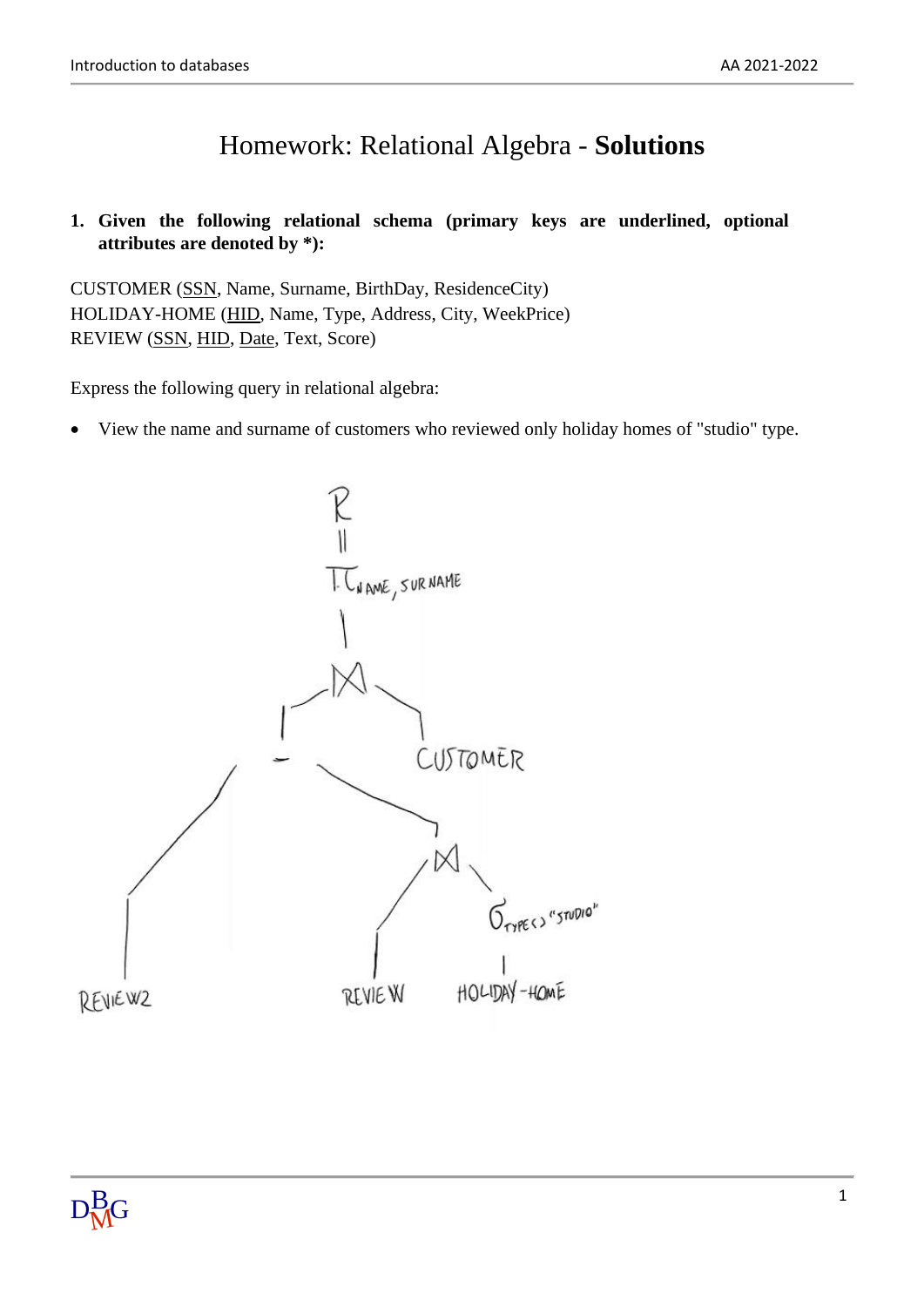## **2. Given the following relational schema (primary keys are underlined, optional attributes are denoted by \*):**

CUSTOMER (UID, Name, Surname, BirthDate) HOTEL (HID, Name, City, Region, #Stars) SOGGIORNO (UID, HID, StartDate, EndDate)

Express the following query in relational algebra:

• View the name and city of hotels that have never hosted customers for stays of less than 3 days (difference between EndDate and StartDate).

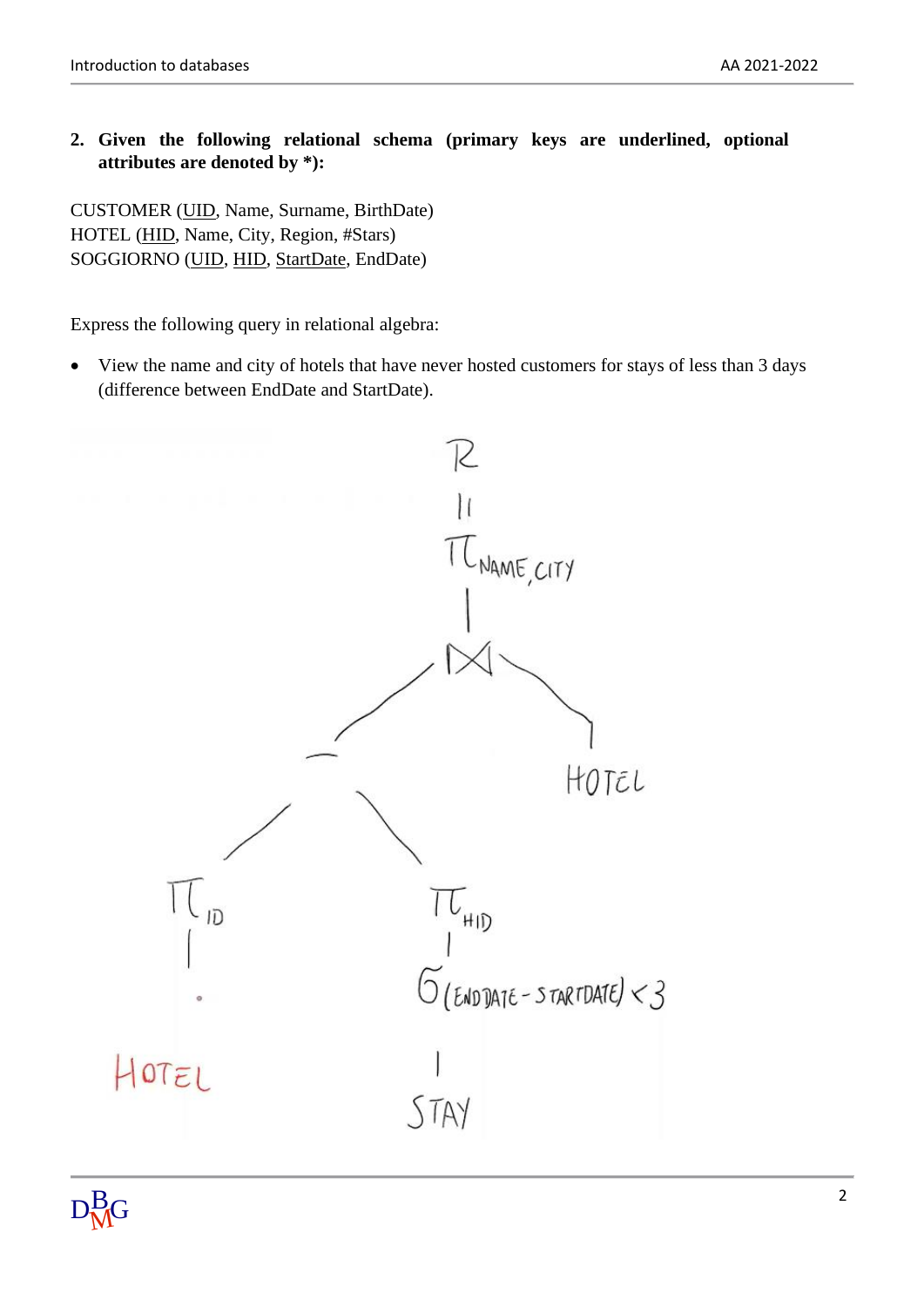## **3. Given the following relational schema (primary keys are underlined, optional attributes are denoted by \*):**

PATIENT (SSN, Name, Surname, City) DOCTOR (DID, Name, Surname, Specialization) INTERVENTION (SSN, Date, Typology, Report, Priority, DID)

Express the following query in relational algebra:

• Considering only the interventions carried out in the year 2021 on patients in the city of Turin, view the name and surname of the doctors who have performed at least two different types of intervention, both with low priority, to the same patient but on different dates.

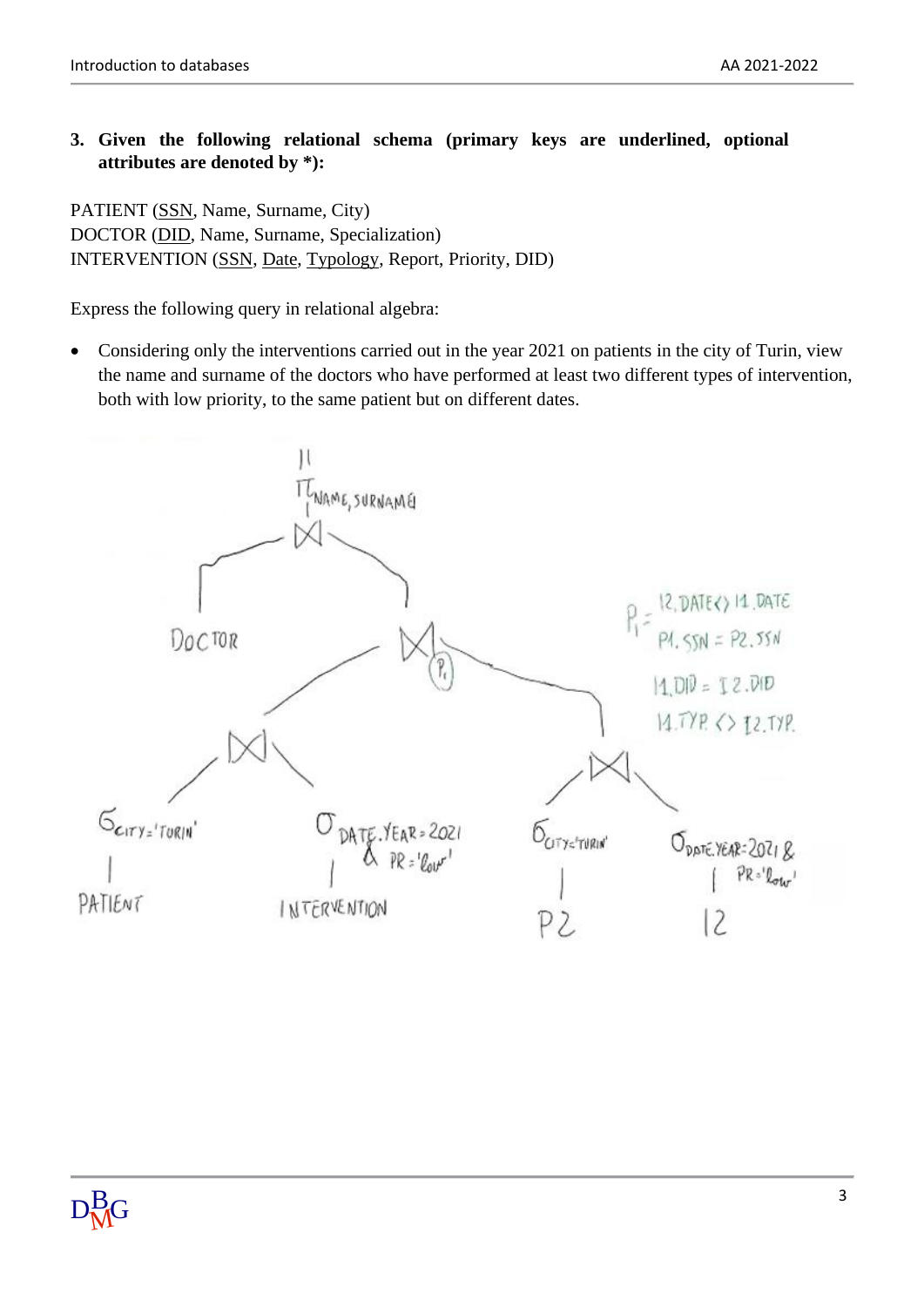4. **Given the following relational schema (primary keys are underlined, optional attributes are denoted by \*):**

STUDENT(SID, Name, Surname, Course) HOMEWORK\_TO\_SUBMIT (CodHW, Title, Argument, DueDate) SUBMITTED\_HOMEWORK (SID, CodHW, SentDate)

Express the following query in relational algebra:

• View the serial number and surname of the students who have delivered all the homework on the topic "Relational Algebra" with a due date scheduled for April 2021.